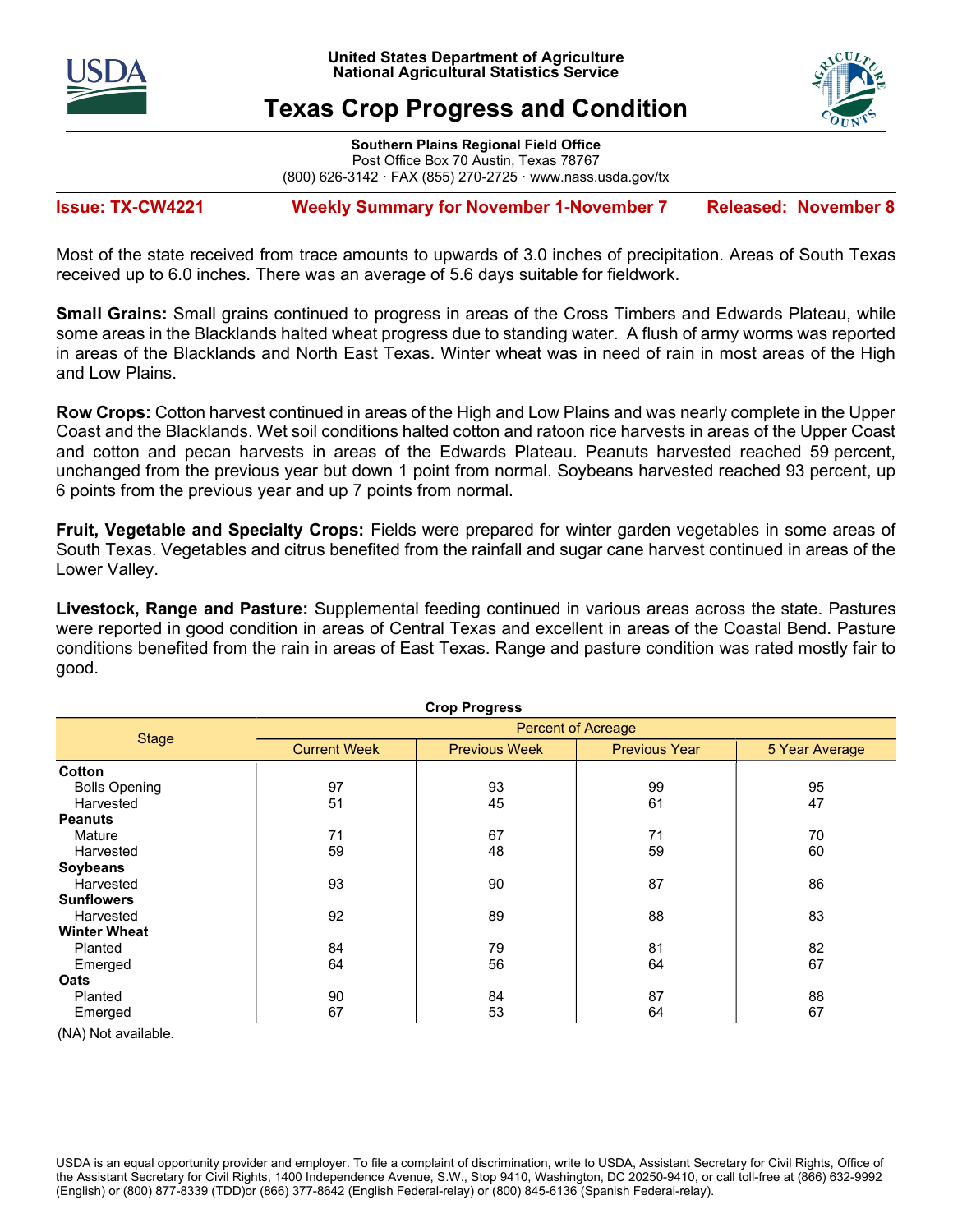#### Crop Condition

| Crop              | <b>Percent of Acreage</b> |      |      |      |                  | Index <sup>1</sup> |      |
|-------------------|---------------------------|------|------|------|------------------|--------------------|------|
|                   | <b>Excellent</b>          | Good | Fair | Poor | <b>Very Poor</b> | 2021               | 2020 |
| Cotton            | 15                        | 43   | 37   |      |                  | 78                 | 49   |
| Peanuts           | 18                        | 58   | 23   |      |                  | 86                 | 69   |
| Soybeans          |                           | 45   | 40   |      |                  | 72                 | 81   |
| Wheat             |                           | 21   | 34   | 22   | 21               | 48                 |      |
| Oats              |                           | 29   | 35   | 24   |                  | 58                 |      |
| Range and Pasture |                           | 27   | 35   | 19   | 13               |                    |      |

 The formula for the condition index is I = (5V + 25P + 60F + 90G + 110E)/100 where I = crop condition index and V, P, F, G, E = percentage of crop rated very poor, poor, fair, good, excellent.

|                 | <b>Topsoil Moisture Condition by District</b> |              |          | <b>Subsoil Moisture Condition by District</b> |                   |              |          | Days<br><b>Suitable</b><br>for |                  |
|-----------------|-----------------------------------------------|--------------|----------|-----------------------------------------------|-------------------|--------------|----------|--------------------------------|------------------|
| <b>District</b> | Percentage of Acreage                         |              |          | Percentage of Acreage                         |                   |              |          |                                |                  |
|                 | <b>Very Short</b>                             | <b>Short</b> | Adequate | <b>Surplus</b>                                | <b>Very Short</b> | <b>Short</b> | Adequate | <b>Surplus</b>                 | <b>Fieldwork</b> |
| 11              | 42                                            | 45           | 13       | 0                                             | 42                | 26           | 32       |                                | 6.4              |
| 12              | 0                                             | 93           |          |                                               | 25                | 62           | 13       |                                | 6.1              |
| 21              | 26                                            | 52           | 22       |                                               | 40                | 25           | 35       |                                | 6.6              |
| 22              | 36                                            | 37           | 27       |                                               | 42                | 47           | 11       |                                | 4.9              |
| 30              | 3                                             | 32           | 58       |                                               | 5                 | 35           | 56       |                                | 4.6              |
| 40              |                                               | 26           | 59       | 8                                             | 9                 | 24           | 65       |                                | 4.5              |
| 51              | 11                                            | 43           | 43       | 3                                             | 14                | 40           | 43       |                                | 6.1              |
| 52              |                                               | 26           | 71       | 2                                             |                   | 26           | 71       |                                | 6.5              |
| 60              | 24                                            | 35           | 38       | 3                                             | 24                | 36           | 37       | 3                              | 5.9              |
| 70              | 20                                            | 15           | 53       | 12                                            | 19                | 26           | 43       | 12                             | 5.7              |
| 81              |                                               |              | 88       | 5                                             |                   | 10           | 85       |                                | 5.9              |
| 82              |                                               | 11           | 81       | 8                                             |                   | 2            | 90       | 8                              | 5.4              |
| 90              |                                               | 4            | 69       | 26                                            |                   | 4            | 44       | 50                             | 3.2              |
| 96              | 10                                            | 26           | 61       | 3                                             | 8                 | 50           | 41       |                                | 5.9              |
| 97              |                                               | 19           | 69       | 8                                             |                   | 11           | 82       |                                | 6.1              |
| <b>State</b>    | 16                                            | 43           | 37       | 4                                             | 22                | 33           | 41       |                                | 5.6              |

#### Soil Moisture and Days Suitable by District

## Texas Agricultural Districts